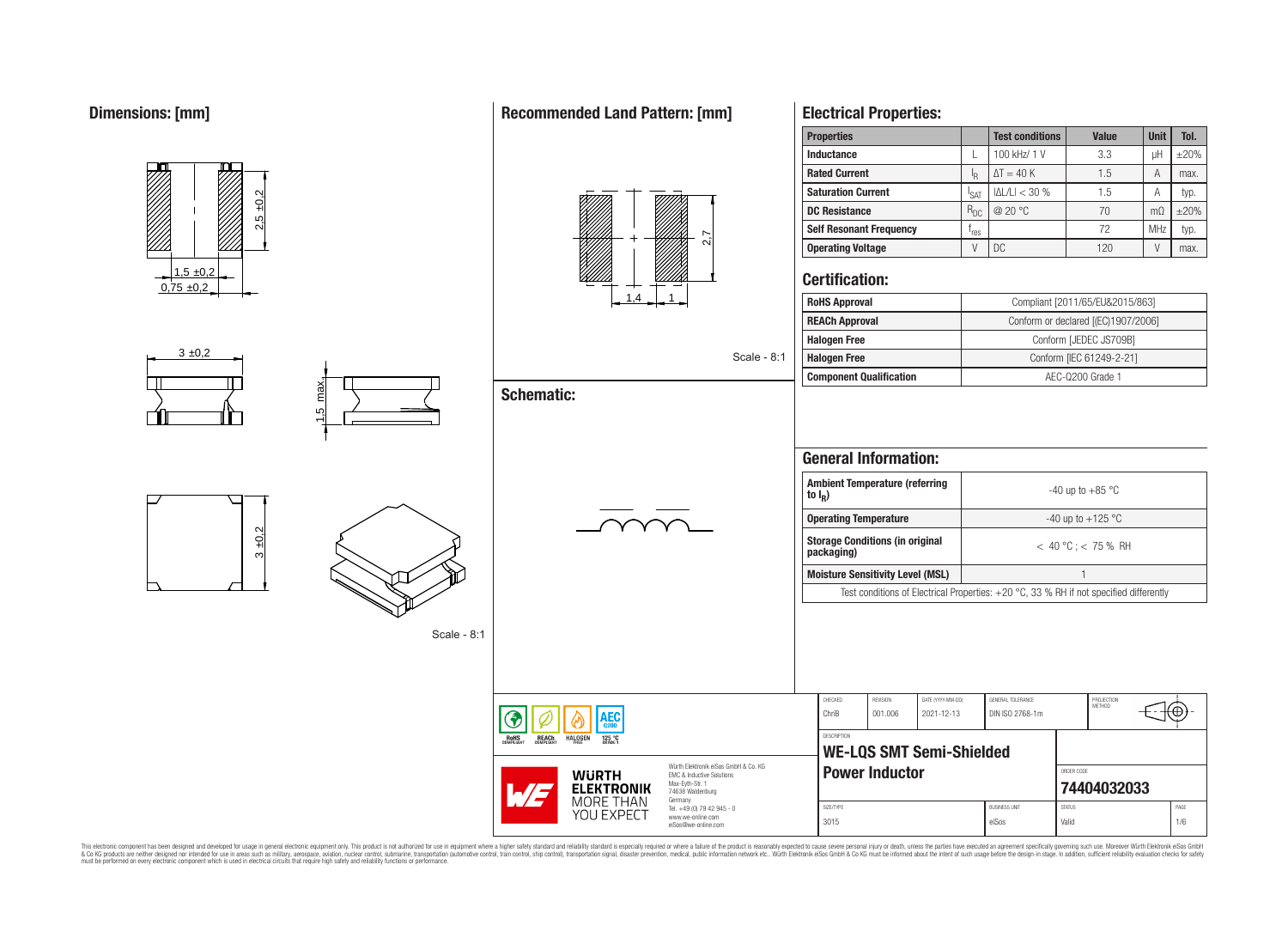

This electronic component has been designed and developed for usage in general electronic equipment only. This product is not authorized for use in equipment where a higher safely standard and reliability standard si espec & Ook product a label and the membed of the seasuch as marked and as which such a membed and the such assume that income in the seasuch and the simulation and the such assume that include to the such a membed and the such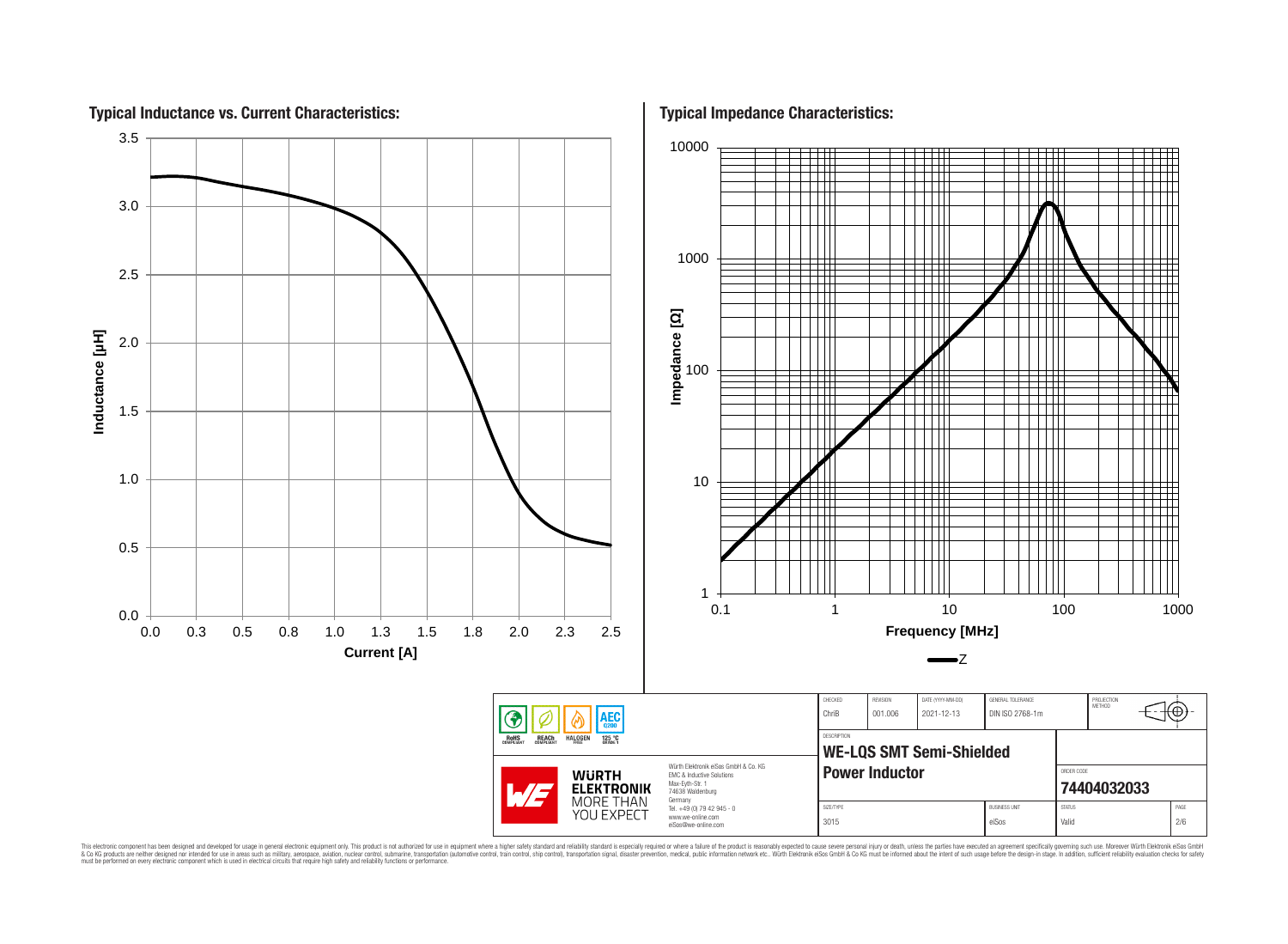

This electronic component has been designed and developed for usage in general electronic equipment only. This product is not authorized for use in equipment where a higher safely standard and reliability standard si espec & Ook product a label and the membed of the seasuch as marked and as which such a membed and the such assume that income in the seasuch and the simulation and the such assume that include to the such a membed and the such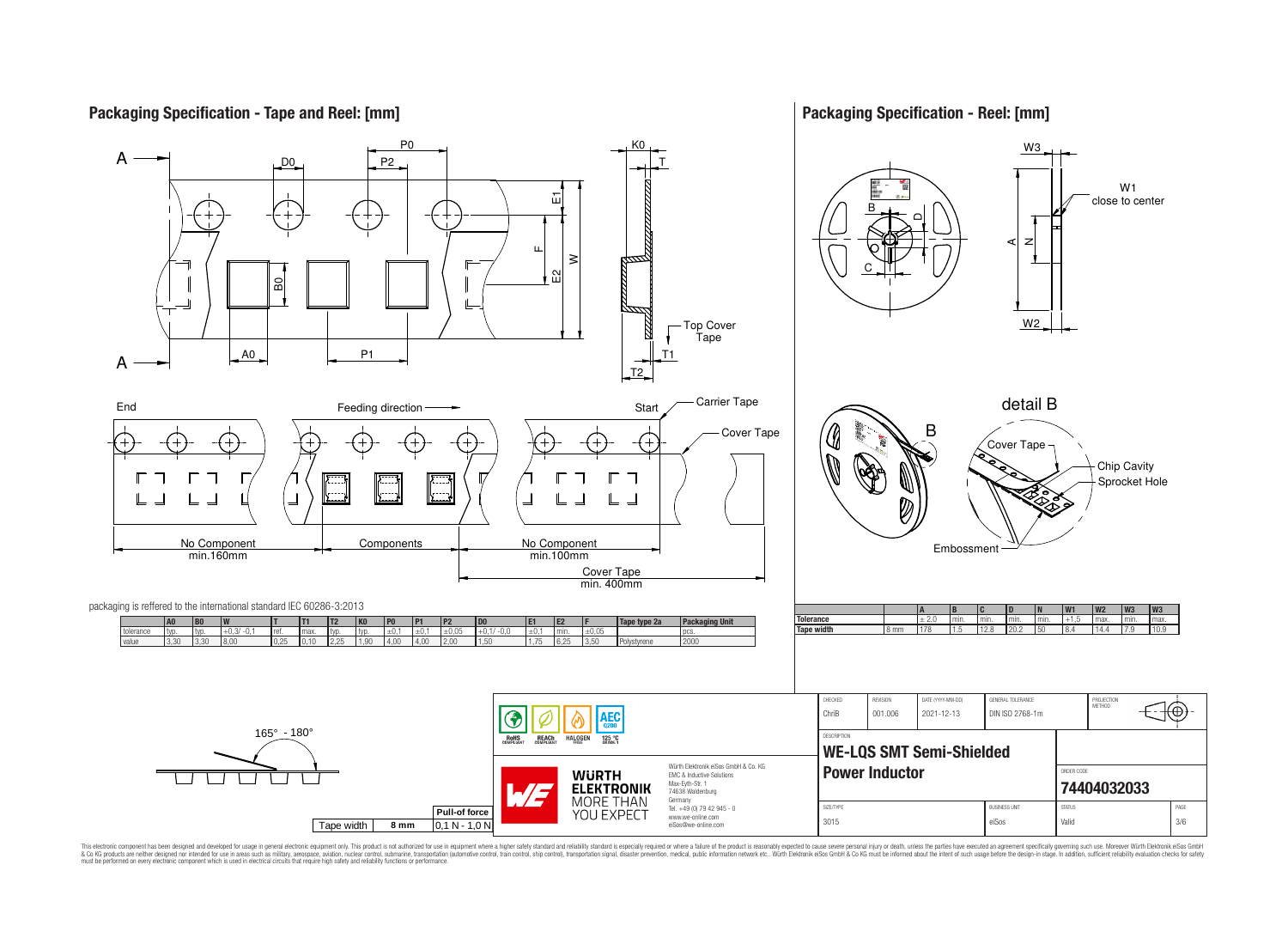## **Classification Reflow Profile for SMT components:**



## **Classification Reflow Soldering Profile:**

| <b>Profile Feature</b>                              |                    | <b>Value</b>                     |
|-----------------------------------------------------|--------------------|----------------------------------|
| <b>Preheat Temperature Min</b>                      | s min              | 150 °C                           |
| <b>Preheat Temperature Max</b>                      | <sup>I</sup> s max | 200 °C                           |
| Preheat Time $t_s$ from $T_{s min}$ to $T_{s max}$  | $t_{\rm s}$        | $60 - 120$ seconds               |
| Ramp-up Rate $(T_1$ to $T_p$ )                      |                    | 3 °C/ second max.                |
| <b>Liquidous Temperature</b>                        | T <sub>L</sub>     | 217°C                            |
| Time t <sub>1</sub> maintained above T <sub>1</sub> | t,                 | 60 - 150 seconds                 |
| Peak package body temperature                       | ' p                | $T_p \leq T_c$ , see Table below |
| Time within 5°C of actual peak<br>temperature       | t <sub>p</sub>     | $20 - 30$ seconds                |
| Ramp-down Rate $(T_p$ to $T_1$ )                    |                    | $6^{\circ}$ C/ second max.       |
| Time 25°C to peak temperature                       |                    | 8 minutes max.                   |

refer to IPC/ JEDEC J-STD-020E

# **Package Classification Reflow Temperature (T<sup>c</sup> ):**

| <b>Properties</b>                                                    | Volume mm <sup>3</sup><br>< 350 | Volume mm <sup>3</sup><br>350-2000 | Volume mm <sup>3</sup><br>>2000 |
|----------------------------------------------------------------------|---------------------------------|------------------------------------|---------------------------------|
| <b>PB-Free Assembly   Package Thickness  </b><br>$< 1.6$ mm          | 260 °C                          | 260 °C                             | 260 °C                          |
| <b>PB-Free Assembly   Package Thickness  </b><br>$1.6$ mm $- 2.5$ mm | 260 °C                          | 250 °C                             | 245 °C                          |
| <b>PB-Free Assembly   Package Thickness  </b><br>$>2.5$ mm           | 250 °C                          | 245 °C                             | 245 °C                          |

refer to IPC/ JEDEC J-STD-020E

| AEC<br><b>REACH</b><br>COMPLIANT<br><b>HALOGEN</b><br>125 °C<br>ROHS<br>COMPLIANT |                                                                | CHECKED<br>ChriB                               | <b>REVISION</b><br>001.006                                                                                          | DATE (YYYY-MM-DD)<br>2021-12-13 | GENERAL TOLERANCE<br>DIN ISO 2768-1m |  | PROJECTION<br><b>METHOD</b>   |                        | ₩                         |  |             |  |
|-----------------------------------------------------------------------------------|----------------------------------------------------------------|------------------------------------------------|---------------------------------------------------------------------------------------------------------------------|---------------------------------|--------------------------------------|--|-------------------------------|------------------------|---------------------------|--|-------------|--|
|                                                                                   |                                                                | DESCRIPTION<br><b>WE-LQS SMT Semi-Shielded</b> |                                                                                                                     |                                 |                                      |  |                               |                        |                           |  |             |  |
|                                                                                   | <b>WURTH</b><br><b>ELEKTRONIK</b><br>$\mathcal{A}/\mathcal{A}$ |                                                | Würth Flektronik eiSos GmbH & Co. KG<br>FMC & Inductive Solutions<br>Max-Evth-Str. 1<br>74638 Waldenburg<br>Germany | <b>Power Inductor</b>           |                                      |  |                               |                        | ORDER CODE<br>74404032033 |  |             |  |
|                                                                                   |                                                                | MORE THAN<br>YOU EXPECT                        | Tel. +49 (0) 79 42 945 - 0<br>www.we-online.com<br>eiSos@we-online.com                                              | SIZE/TYPE<br>3015               |                                      |  | <b>BUSINESS UNIT</b><br>eiSos | <b>STATUS</b><br>Valid |                           |  | PAGE<br>4/6 |  |

This electronic component has been designed and developed for usage in general electronic equipment only. This product is not authorized for subserved requipment where a higher selection equipment where a higher selection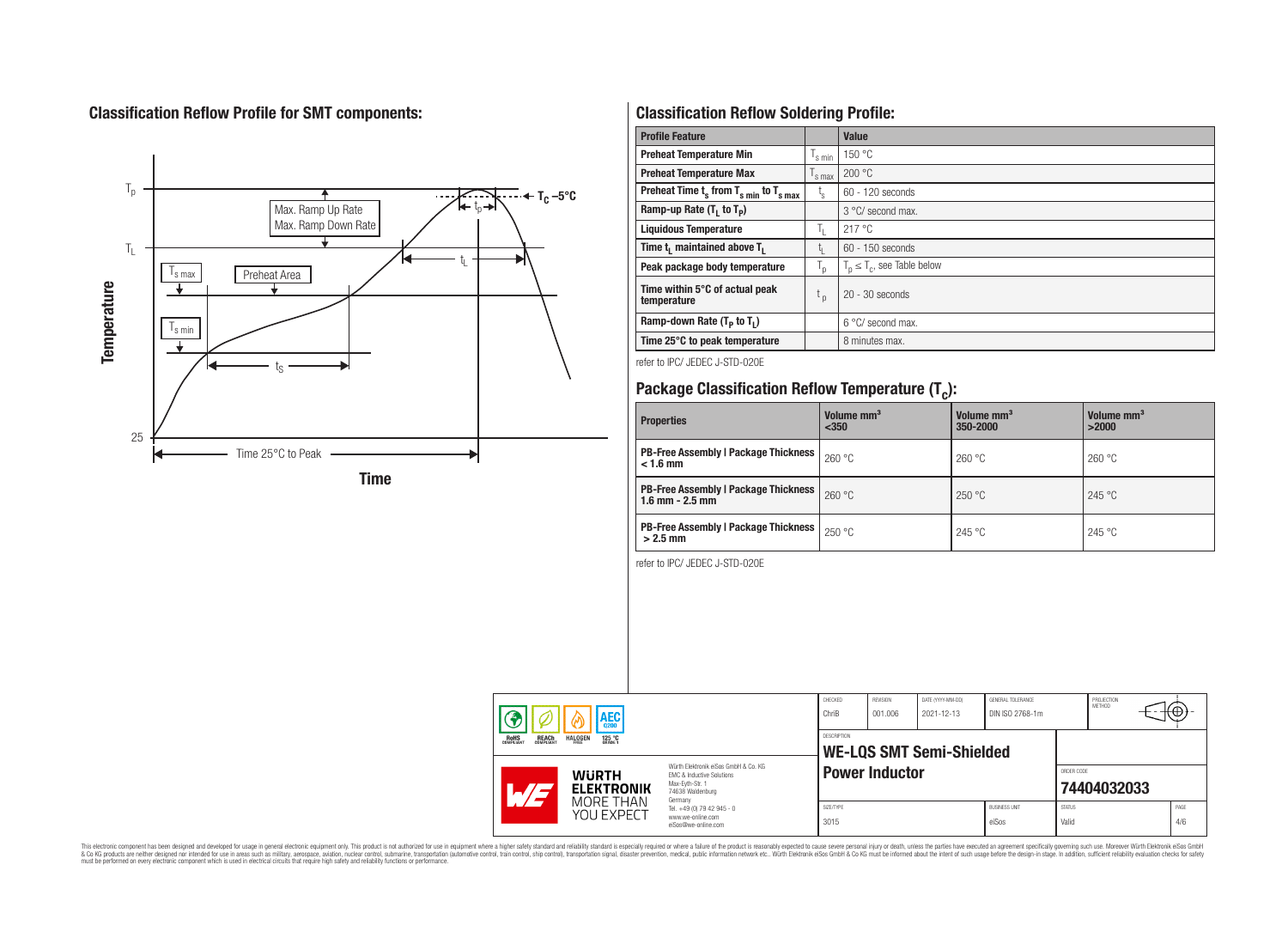## **Cautions and Warnings:**

## **The following conditions apply to all goods within the product series of WE-LQS of Würth Elektronik eiSos GmbH & Co. KG:**

#### **General:**

- This electronic component is designed and manufactured for use in general electronic equipment.
- Würth Elektronik must be asked for written approval (following the PPAP procedure) before incorporating the components into any equipment in fields such as military, aerospace, aviation, nuclear control, submarine, transportation (automotive control, train control, ship control), transportation signal, disaster prevention, medical, public information network etc. where higher safety and reliability are especially required and/or if there is the possibility of direct damage or human injury.
- Electronic components that will be used in safety-critical or high-reliability applications, should be pre-evaluated by the customer.
- The component is designed and manufactured to be used within the datasheet specified values. If the usage and operation conditions specified in the datasheet are not met, the wire insulation may be damaged or dissolved.
- Do not drop or impact the components, the component may be damaged.
- Würth Elektronik products are qualified according to international standards, which are listed in each product reliability report. Würth Elektronik does not warrant any customer qualified product characteristics beyond Würth Elektroniks' specifications, for its validity and sustainability over time.
- The responsibility for the applicability of the customer specific products and use in a particular customer design is always within the authority of the customer. All technical specifications for standard products also apply to customer specific products.

### **Product specific:**

#### **Soldering:**

- The solder profile must comply with the technical product specifications. All other profiles will void the warranty.
- All other soldering methods are at the customers' own risk.
- Strong forces which may affect the coplanarity of the components' electrical connection with the PCB (i.e. pins), can damage the part, resulting in avoid of the warranty.

### **Cleaning and Washing:**

- Washing agents used during the production to clean the customer application might damage or change the characteristics of the wire insulation, marking or plating. Washing agents may have a negative effect on the long-term functionality of the product.
- Using a brush during the cleaning process may break the wire due to its small diameter. Therefore, we do not recommend using a brush during the PCB cleaning process.

#### **Potting:**

• If the product is potted in the customer application, the potting material may shrink or expand during and after hardening. Shrinking could lead to an incomplete seal, allowing contaminants into the core. Expansion could damage the components. We recommend a manual inspection after potting to avoid these effects.

#### **Storage Conditions:**

- A storage of Würth Elektronik products for longer than 12 months is not recommended. Within other effects, the terminals may suffer degradation, resulting in bad solderability. Therefore, all products shall be used within the period of 12 months based on the day of shipment.
- Do not expose the components to direct sunlight.
- The storage conditions in the original packaging are defined according to DIN EN 61760-2.
- The storage conditions stated in the original packaging apply to the storage time and not to the transportation time of the components.

#### **Packaging:**

• The packaging specifications apply only to purchase orders comprising whole packaging units. If the ordered quantity exceeds or is lower than the specified packaging unit, packaging in accordance with the packaging specifications cannot be ensured.

#### **Handling:**

- Violation of the technical product specifications such as exceeding the nominal rated current will void the warranty.
- Applying currents with audio-frequency signals may result in audible noise due to the magnetostrictive material properties.
- The temperature rise of the component must be taken into consideration. The operating temperature is comprised of ambient temperature and temperature rise of the component.The operating temperature of the component shall not exceed the maximum temperature specified.

These cautions and warnings comply with the state of the scientific and technical knowledge and are believed to be accurate and reliable. However, no responsibility is assumed for inaccuracies or incompleteness.

| <b>AEC</b> |                                                                                              | CHECKED<br>ChriB                  | <b>REVISION</b><br>001.006                                                                                          | DATE (YYYY-MM-DD)<br>2021-12-13 | GENERAL TOLERANCE<br>DIN ISO 2768-1m |  | PROJECTION<br><b>METHOD</b>   |                        | ₩Ψ                        |  |             |  |
|------------|----------------------------------------------------------------------------------------------|-----------------------------------|---------------------------------------------------------------------------------------------------------------------|---------------------------------|--------------------------------------|--|-------------------------------|------------------------|---------------------------|--|-------------|--|
|            | <b>ROHS</b><br>COMPLIANT<br><b>REACH</b><br>COMPLIANT<br><b>HALOGEN</b><br>125 °C<br>GRADE 1 |                                   | <b>DESCRIPTION</b><br><b>WE-LQS SMT Semi-Shielded</b>                                                               |                                 |                                      |  |                               |                        |                           |  |             |  |
|            |                                                                                              | <b>WURTH</b><br><b>ELEKTRONIK</b> | Würth Elektronik eiSos GmbH & Co. KG<br>EMC & Inductive Solutions<br>Max-Eyth-Str. 1<br>74638 Waldenburg<br>Germany | <b>Power Inductor</b>           |                                      |  |                               |                        | ORDER CODE<br>74404032033 |  |             |  |
|            |                                                                                              | MORE THAN<br>YOU EXPECT           | Tel. +49 (0) 79 42 945 - 0<br>www.we-online.com<br>eiSos@we-online.com                                              | SIZE/TYPE<br>3015               |                                      |  | <b>BUSINESS UNIT</b><br>eiSos | <b>STATUS</b><br>Valid |                           |  | PAGE<br>5/6 |  |

This electronic component has been designed and developed for usage in general electronic equipment only. This product is not authorized for use in equipment where a higher safety standard and reliability standard si espec & Ook product a label and the membed of the seasuch as marked and as which such a membed and the such assume that income in the seasuch and the simulation and the such assume that include to the such a membed and the such